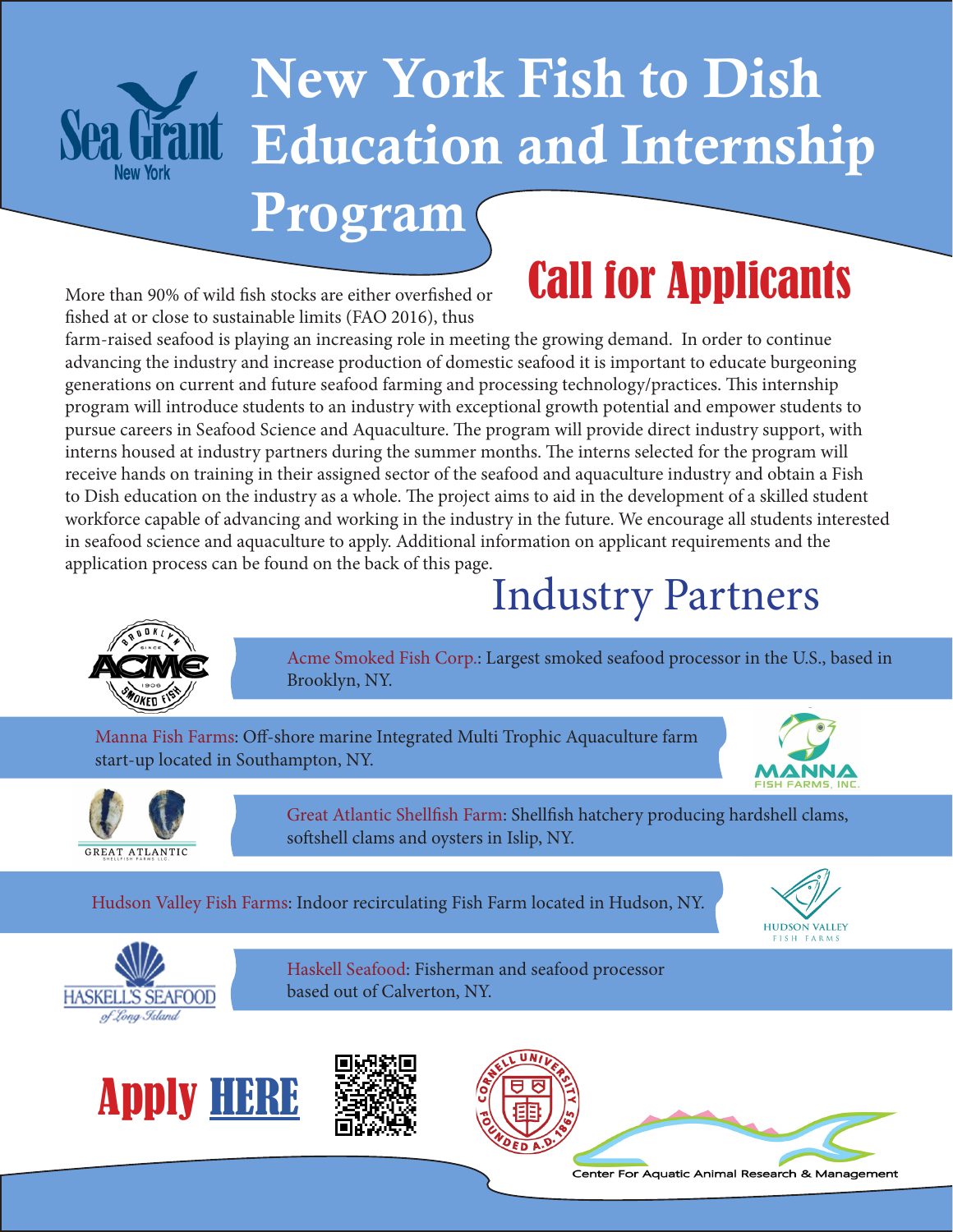

| <b>Internship Qualifications and Process</b>                                                                                                                                                                           |                                                                                                                                                                                                                                                                                                                                                                                                                                                              |
|------------------------------------------------------------------------------------------------------------------------------------------------------------------------------------------------------------------------|--------------------------------------------------------------------------------------------------------------------------------------------------------------------------------------------------------------------------------------------------------------------------------------------------------------------------------------------------------------------------------------------------------------------------------------------------------------|
| Skills sought<br>(The following represent)<br>several skillsets that will<br>be useful in the various<br>intern positions available.<br>Be sure to elaborate on<br>your proficiencies in your<br>Resume/Cover Letter.) | Applicants should be familiar with basic laboratory techniques and<br>laboratory safety.<br>Ability to lift 50 lbs, adapt to a fast paced environment and work in<br>extreme conditions (heat & cold).<br>Familiar with data collection/analysis, good observational skills,<br>$\bullet$<br>research experience and attention to detail.<br>Basic computer skills presentation skills.<br>$\bullet$<br>Interest in food systems, production and processing. |
| Education                                                                                                                                                                                                              | Sophomore/Junior/Senior/Graduate student in good academic standing.<br>Prime consideration given to applicants with the following majors:<br>Agricultural Sciences, Animal Science, Aquaculture, Biology,<br>Environmental Sciences, Food Science, Nutrition, Wildlife and Fisheries<br>Sciences                                                                                                                                                             |
| Application                                                                                                                                                                                                            | Follow the link below to fill out your applicant information and upload a<br>resume and cover letter. APPLICATION DEADLINE: March 12, 2018<br>You can also find a link to the application online at www.nyseagrant.org/<br>seafood                                                                                                                                                                                                                           |
| Contact                                                                                                                                                                                                                | Michael Ciaramella, MSc, PhD<br>mc2544@cornell.edu<br>631-632-8730                                                                                                                                                                                                                                                                                                                                                                                           |









**Cornell University<br>Cooperative Extension** 

Center For Aquatic Animal Research & Management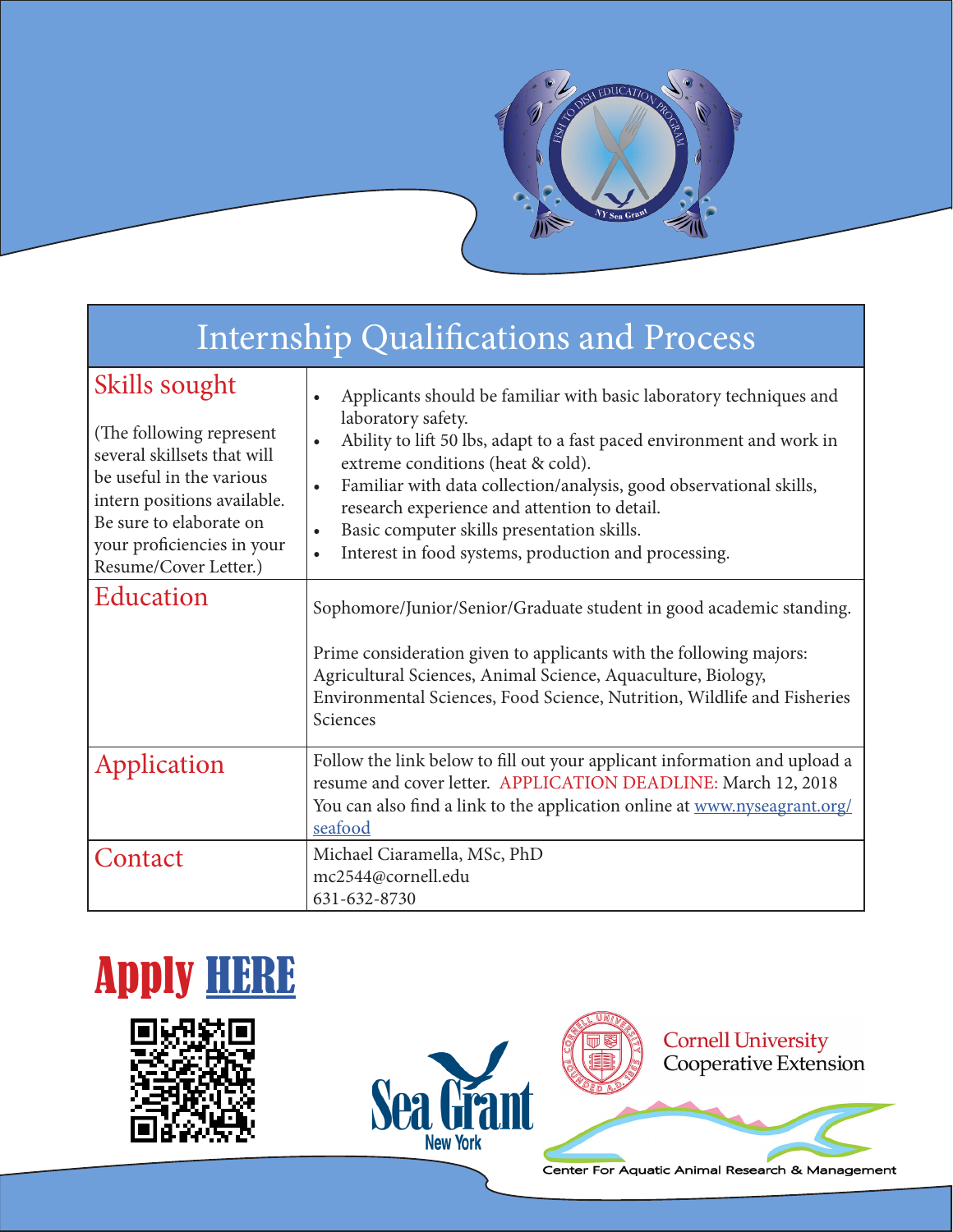## Acme Smoked Fish

[Acme Smoked Fish Corporation](http://www.acmesmokedfish.com/) has a long history dating back to 1906. Today Acme represents one of the largest producers of smoked seafood products in the U.S., producing over 300 different smoked seafood products. Acme Smoked Fish Corporation is dedicated to producing the highest quality smoked seafood items. Through continued membership in professional organizations and close work with leading academic institutions, they maintain their processes and procedures over and above industry standards. Acme's superior



standards ensure only the safest and highest quality products are produced. Acme is seeking interns that can continue to advance the companies mission to produce the safest and highest quality products. Interns will have the opportunity to work with quality assurance, food safety, R&D, and production teams in a dynamic environment. Specific intern duties will be dependent on applicant experience and background. The intern selected will be self motivated, interested in fish and seafood production, familiar with the smoked fish industry and eager to learn more about the inudstry.



#### Manna Fish Farms

[Manna Fish Farms](http://http://mannafishfarms.com/) is on course to be the first open ocean finfish farm in Federal waters off the East Coast of the United States. Utilizing submersible cage technology, Manna Fish Farms will build and operate a commercial fish farm, growing finfish and researching IMTA (Integrated Multi-trophic Aquaculture) with macroalgae (kelp) and shellfish (sea scallops). Manna Fish Farms will use world proven submersible cage and automated

feed technologies to grow local, wild species of finfish. The proposed 1.5 square mile site is located eight (8) miles from shore, off the South Shore of Eastern Long Island. Manna is seeking enthusiastic students interested in working towards marine aquaculture education. Specific intern duties will be dependent on applicant experience and background.

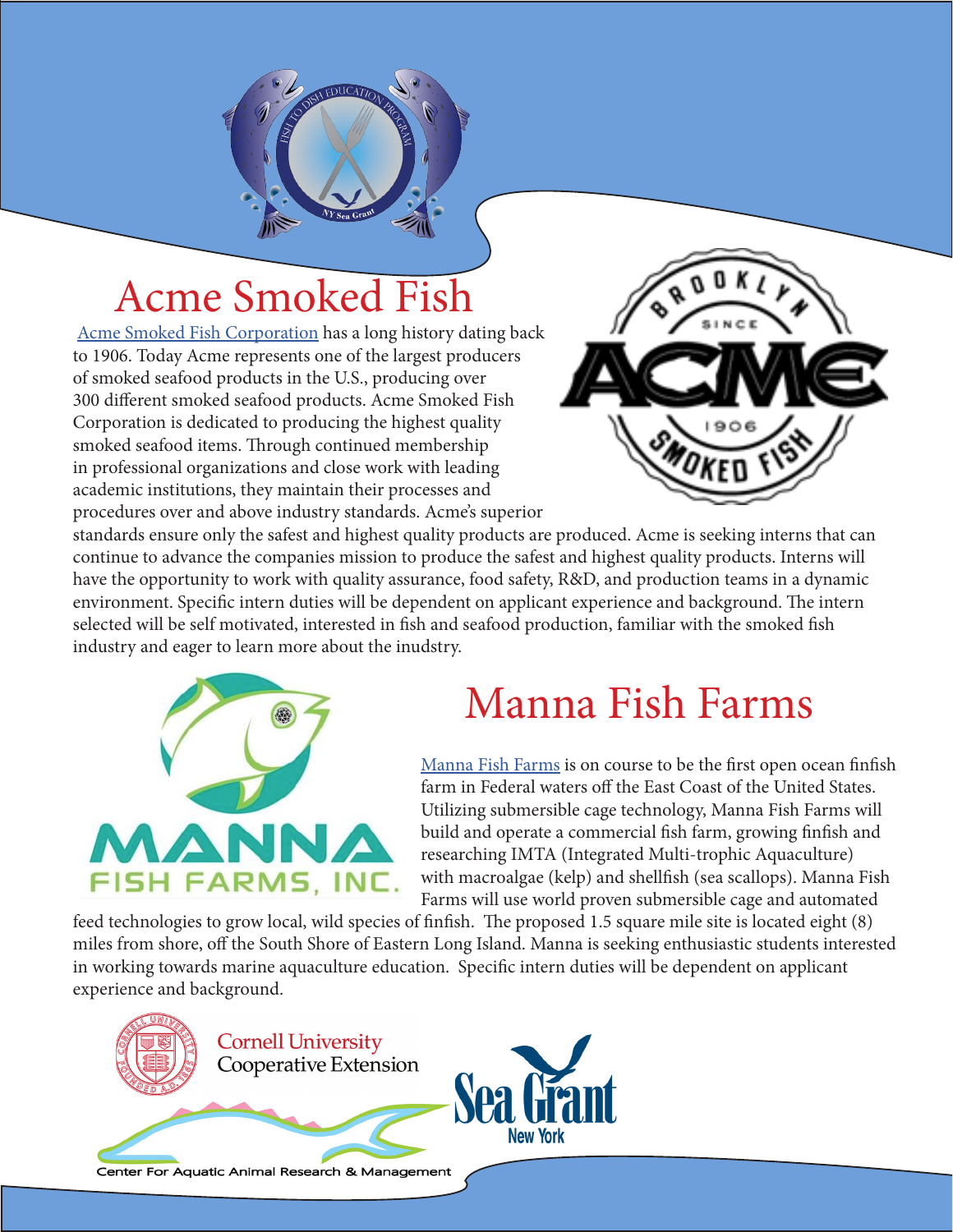



GREAT ATLANTIC SHELLFISH FARMS LLC.

## Great Atlantic Shellfish Farms

After 26 years of shellfish production the Town of Islip Hatchery was closed following the devastation of Super Storm Sandy. In 2014, the hatchery and surrounding property were put up for lease by the town. Shortly after Doug and Kerry Winter won the bid and started making repairs to the facility. In the summer of 2014 the hatchery was brought back to

full operation as the [Great Altantic Shellfish Farms, LLC](http://www.gsbhatchery.com/home.html). The farm produces and sells hard shell clams, soft shell clams, and oysters. The hatchery is seeking enthusiastic and dedicated interns to assist with algal and shellfish production in the summer of 2018. The interns primary responsibilites will be production and maintenance of microalgal cultures used to feed their shell fish seed. Interested applicants should be familiar with microalgae culture. Specific intern duties will be dependent on applicant experience and background.

## Haskell's Seafood

[Haskell's Seafood i](https://www.haskellsseafood.com/)s committed to bringing the bounties and seasonal seafood harvests of the North Atlantic right to your front door. Focusing on small batches and sustainable fishing methods, Haskell's Seafood takes every step to create an incredible seafood experience for the consumer. It all begins



with their approach to handling fresh caught seafood. They minimize the transportation and handling by transporting the seafood under ice to their pristine facility within hours of harvest. Once a small batch of seafood arrives, it is trimmed, prepared, and portioned in an immaculate and boutique process before being marketed directly to the consumer. Haskell's Seafood is seeking interns interested in furthering their mission of delivering local, fresh, safe and delicious seafood to the sustainably minded NY Consumer. Interns will have

the opportunity to experience all aspects of a boutique seafood

producer/processer, including harvest, preparation and marketing. Specific intern duties will be dependent on applicant experience and background.





**Cornell University** Cooperative Extension

Center For Aquatic Animal Research & Management